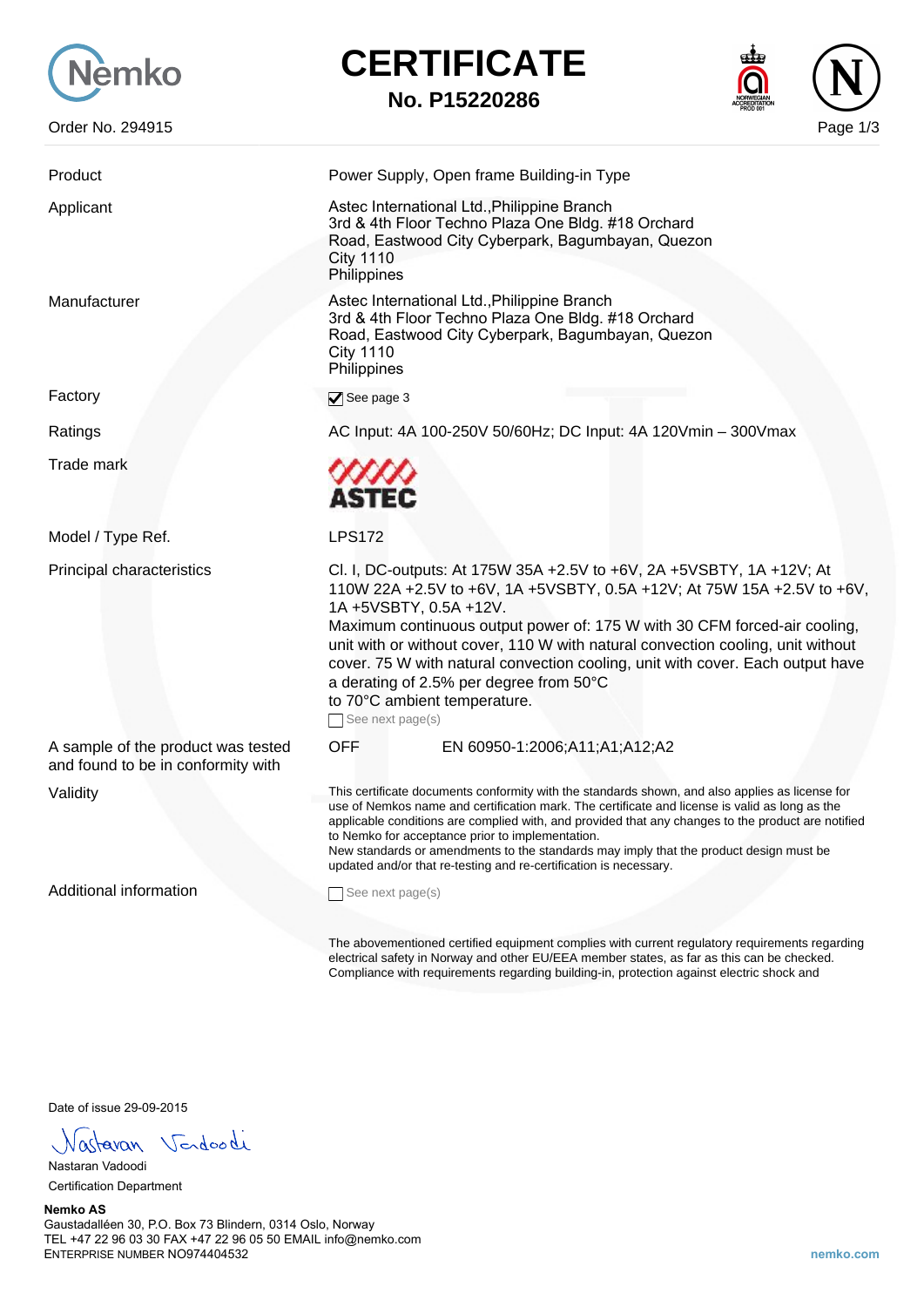

## **CERTIFICATE No. P15220286**



Electromagnetic Compatibility (EMC) must be checked when the equipment is built-in a completed product or forms a part of a complete system.

Additional model(s) See next page(s)

Date of issue 29-09-2015

Vastavan Vendoodi

Nastaran Vadoodi Certification Department

**Nemko AS** Gaustadalléen 30, P.O. Box 73 Blindern, 0314 Oslo, Norway TEL +47 22 96 03 30 FAX +47 22 96 05 50 EMAIL info@nemko.com ENTERPRISE NUMBER NO974404532 **nemko.com**